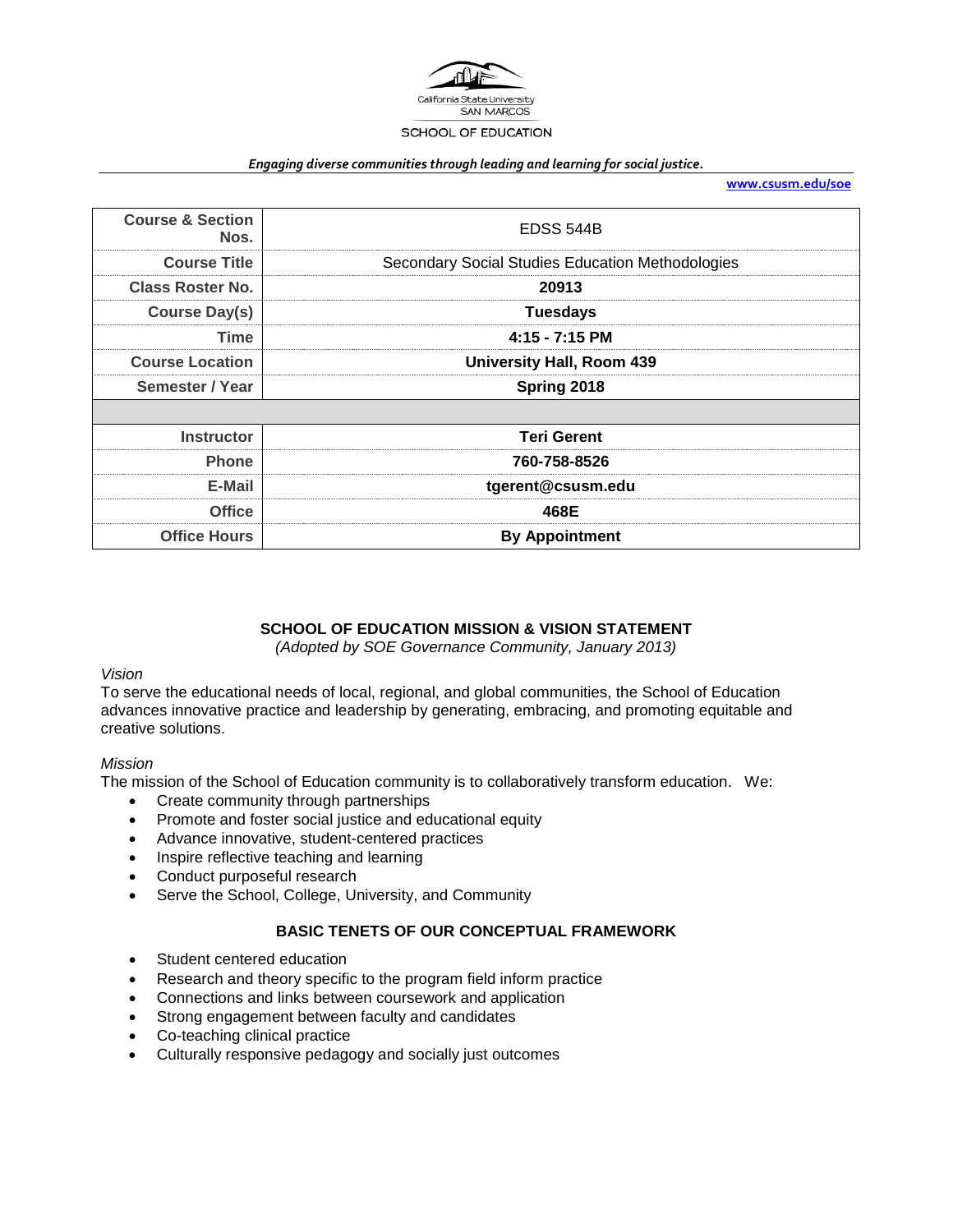## **Table of Contents**

| EDSS 544B Social Studies Methods Course Work Information & Requirements Error! Bookmark not<br>defined.   |  |
|-----------------------------------------------------------------------------------------------------------|--|
|                                                                                                           |  |
|                                                                                                           |  |
|                                                                                                           |  |
|                                                                                                           |  |
|                                                                                                           |  |
|                                                                                                           |  |
| Teacher Candidates with Disabilities Requiring Reasonable Accommodations  Error! Bookmark not<br>defined. |  |
|                                                                                                           |  |
|                                                                                                           |  |
|                                                                                                           |  |
|                                                                                                           |  |
| EDSS 544B Course Information Requirements and Assignment Descriptions Error! Bookmark not defined.        |  |
|                                                                                                           |  |
|                                                                                                           |  |
|                                                                                                           |  |
|                                                                                                           |  |
|                                                                                                           |  |
|                                                                                                           |  |
| EDSS 544B and 546B SECONDARY ENGLISH/Social Studies METHODS Course CALENDAR Error!                        |  |
| Bookmark not defined.                                                                                     |  |
|                                                                                                           |  |
|                                                                                                           |  |

# **COURSE DESCRIPTION**

## **EDSS 544 B (2 units) Secondary Social Studies Education**

Focuses on developing an understanding of theory, methodology, and assessment of Social Studies in integrated and inclusive secondary classrooms: Part A. This course is aligned with California's SB 2042 Standards.

## **Course Prerequisites**

Admission to the Single Subject Program, EDUC 350, EDUC 364, & EDUC 422

# **Course Objectives**

During interrelated activities in program coursework and fieldwork, SS history/social science candidates learn and practice ways to:

- 1. state-adopted K-12 academic content standards for students in history while helping students to use history-social science analysis skills at intermediate and advanced levels;
- 2. apply social science concepts to historical issues and enrich the study of history through in-depth case studies, historical literature, and cross-cultural activities;
- 3. encourage civic participation through studies of democratic civic values and constitutional principles;
- 4. deal honestly and accurately with controversial issues in historical or contemporary contexts;
- 5. discuss important roles of culture in world and United States history without bias;
- 6. incorporate a range of critical thinking skills and literacy skills into social studies instruction;
- 7. utilize active forms of social science learning with all students, including simulations, debates, research studies and cooperative projects.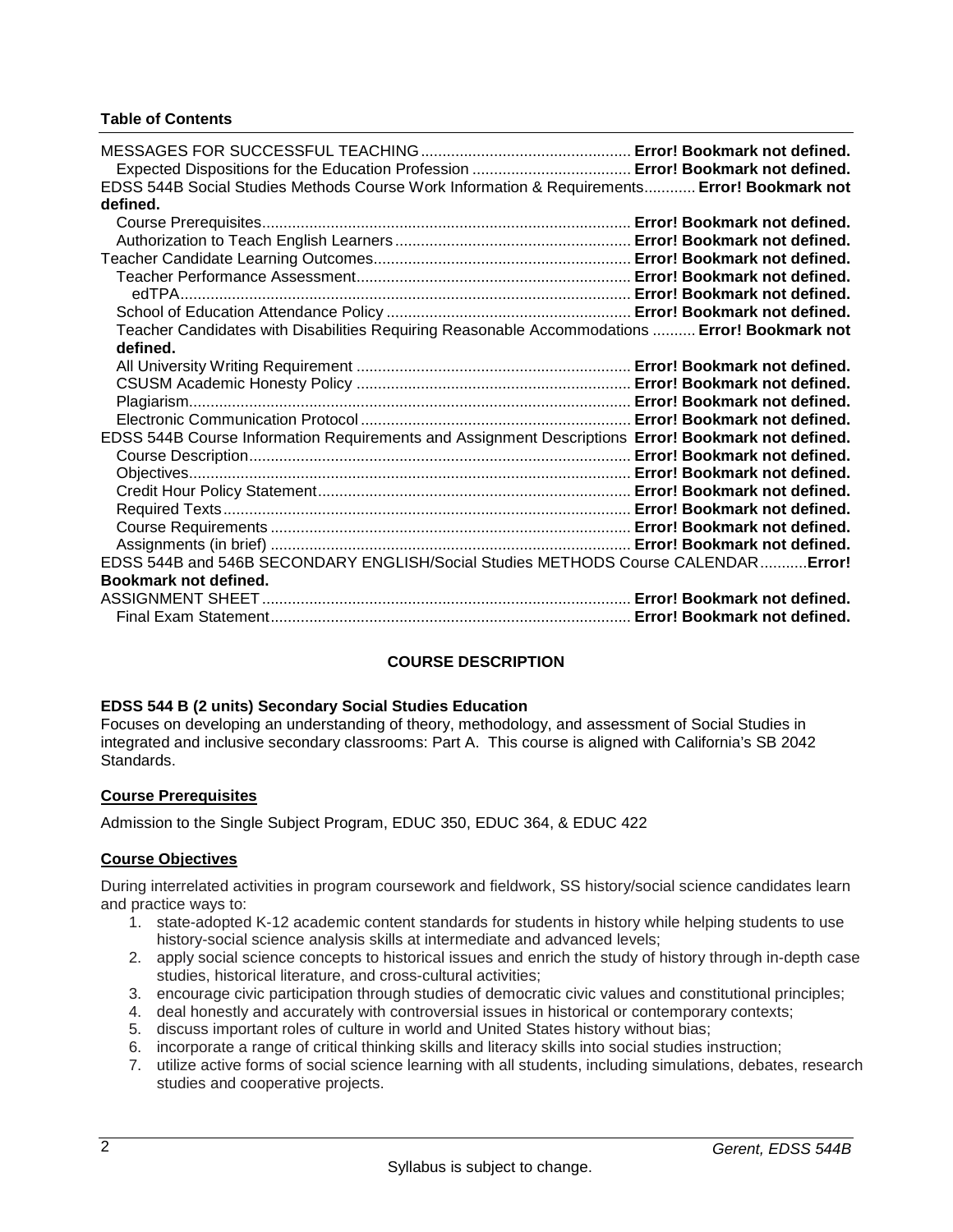As a result of this course, you will be able to:

- **1. Apply the California History/Social Science Framework, the State H/SS Standards and the CA Common Core Standards to the classroom experience;**
- 2. Incorporate primary source materials, the arts, and oral history methods into social studies instruction;
- 3. Become aware of the multitude of community resources available to teachers and the ways in which these resources can be used to strengthen the social studies program;
- 4. Design lesson plans and implement them through a developmentally appropriate unit that reflects the needs of the learning community while infusing a multicultural perspective throughout.
- 5. Design curricula that reflect a variety of instructional strategies and that develop higher-level thinking skills through active participation.

# **REQUIRED TEXTS, MATERIALS AND/OR ACCOUNTS**

# **Required Texts**

California's Common Core Standards for English Language Arts and Literacy in History/Social Studies, Science and Technical Subjects.<http://www.cde.ca.gov/re/cc/> California Curriculum Frameworks:<http://www.cde.ca.gov/ci/cr/cf/allfwks.asp>

## **Cougar Courses**

You have access to the Cougar Course website for EDSS 544B when you register for the class.

## **TaskStream Account**

You will need to set up an account for your Single Subject Credential.

# **Authorization to Teach English Learners**

This credential program has been specifically designed to prepare teachers for the diversity of languages often encountered in California public school classrooms. The authorization to teach English learners is met through the infusion of content and experiences within the credential program, as well as additional coursework. Candidates successfully completing this program receive a credential with authorization to teach English learners. *(Approved by CCTC in SB 2042 Program Standards, August 02)*

# **Teacher Performance Expectation (TPE) Competencies (2016)**

The course objectives, assignments, and assessments have been aligned with the CTC standards for (Single Subject, Multiple Subject, Special Education, etc.) Credential. This course is designed to help teachers seeking a California teaching credential to develop the skills, knowledge, and attitudes necessary to assist schools and district in implementing effective programs for all students. The successful candidate will be able to merge theory and practice in order to realize a comprehensive and extensive educational program for all students. You will be required to formally address the following CSUSM local TPEs in this course:

## TPE 1: Engaging and Supporting all Students in Learning

- 1.2 Connecting learning to students' prior knowledge, backgrounds, life experiences, and interests
- 1.3 Connecting subject matter to meaningful, real-life contexts
- 1.5 Promoting critical thinking through inquiry, problem solving, and reflection
- TPE 3: Understanding and Organizing Subject Matter for Student Learning
	- 3.1 Demonstrating knowledge of subject matter, academic content standards, and curriculum frameworks
	- 3.2 Applying knowledge of student development and proficiencies to ensure students understanding of subject matter.
	- 3.3 Organizing curriculum to facilitate student understanding of the subject matter
	- 3.4 Utilizing instructional strategies that are appropriate to the subject matter.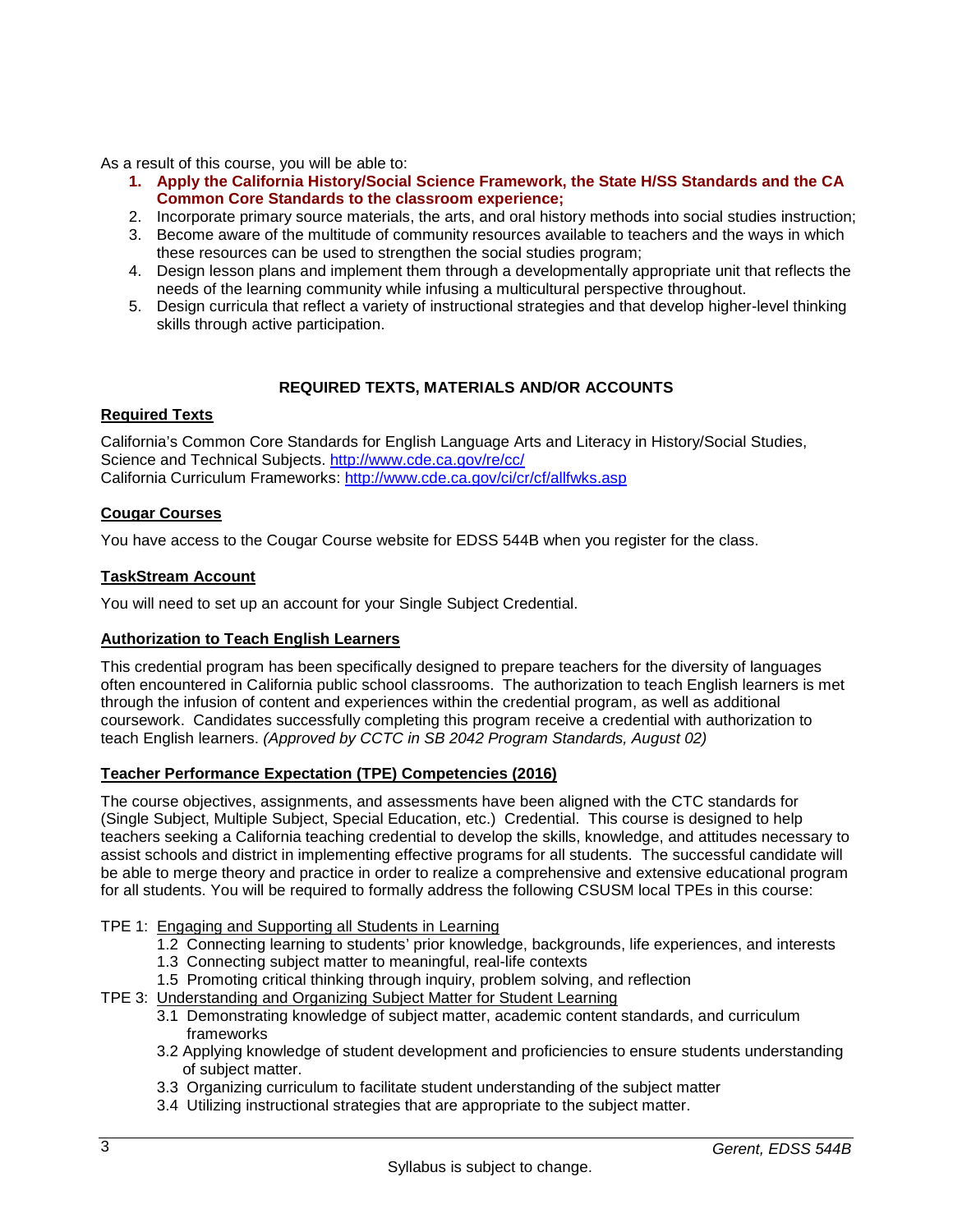- 3.5 Using and adapting resources, technologies, and standards-aligned instructional materials, including adopted materials, to make subject matter accessible to all students.
- 3.6 Addressing the needs of English learners and students with special needs to provide equitable access to the content.
- TPE 6: Developing as a Professional Educator
	- 6.1 Reflecting on teaching practice in support of student learning.
	- 6.7 Demonstrating professional responsibility, integrity, and ethical conduct

## **Teacher Performance Assessment**

Beginning July 1, 2008 all California credential candidates must successfully complete a state-approved Teacher Performance Assessment (TPA), as part of the credential program of preparation. During the 2015- 16 academic year the CSUSM credential programs will use either the CalTPA (California Teacher Performance Assessment) or the edTPA (Educative Teacher Performance Assessment).

## **edTPA**

Beginning in fall 2015, for newly entering initial candidates, the CSUSM assessment system is the edTPA. To assist with your successful completion of the edTPA, a capstone class is part of your curriculum. In this class edTPA related questions and logistical concerns are addressed. Additional support materials are available on the edTPA website: [http://www.edtpa.com/PageView.aspx?f=GEN\\_Candidates.html](http://www.edtpa.com/PageView.aspx?f=GEN_Candidates.html)

Additionally, to support your success in your credential program and with TPA, SOE classes use common pedagogical language, lesson plans (lesson designs), and unit plans (unit designs).

## **Expected Dispositions for the Education Profession**

Education is a profession that has, at its core, certain dispositional attributes that must be acquired and developed. Teaching and working with learners of all ages requires not only specific content knowledge and pedagogical skills, but positive attitudes about multiple dimensions of the profession. The School of Education has identified six dispositions that must be evident in teacher candidates: social justice and equity, collaboration, critical thinking, professional ethics, reflective teaching and learning, and life-long learning. These dispositions have observable actions that will be assessed throughout the preparation program. For each dispositional element, there are three levels of performance - *unacceptable*, *initial target*, and *advanced target*. The description and rubric for the three levels of performance offer measurable behaviors and examples.

The assessment is designed to provide candidates with ongoing feedback for their growth in professional dispositions and includes a self-assessment by the candidate. The dispositions and rubric are presented, explained and assessed in one or more designated courses in each program as well as in clinical practice. Based upon assessment feedback candidates will compose a reflection that becomes part of the candidate's Teaching Performance Expectation portfolio. Candidates are expected to meet the level of *initial target* during the program.

## **PROGRAM STUDENT LEARNING OUTCOMES (PSLOs)**

Teacher Candidates will be required to complete a Teaching Performance Assessment, show proof of Teacher Performance Expectations (as referred to above) and complete critical assessment tasks- specific assignments for this course. It is the teacher candidate's responsibility to understand expectations and complete assignments by stated due dates.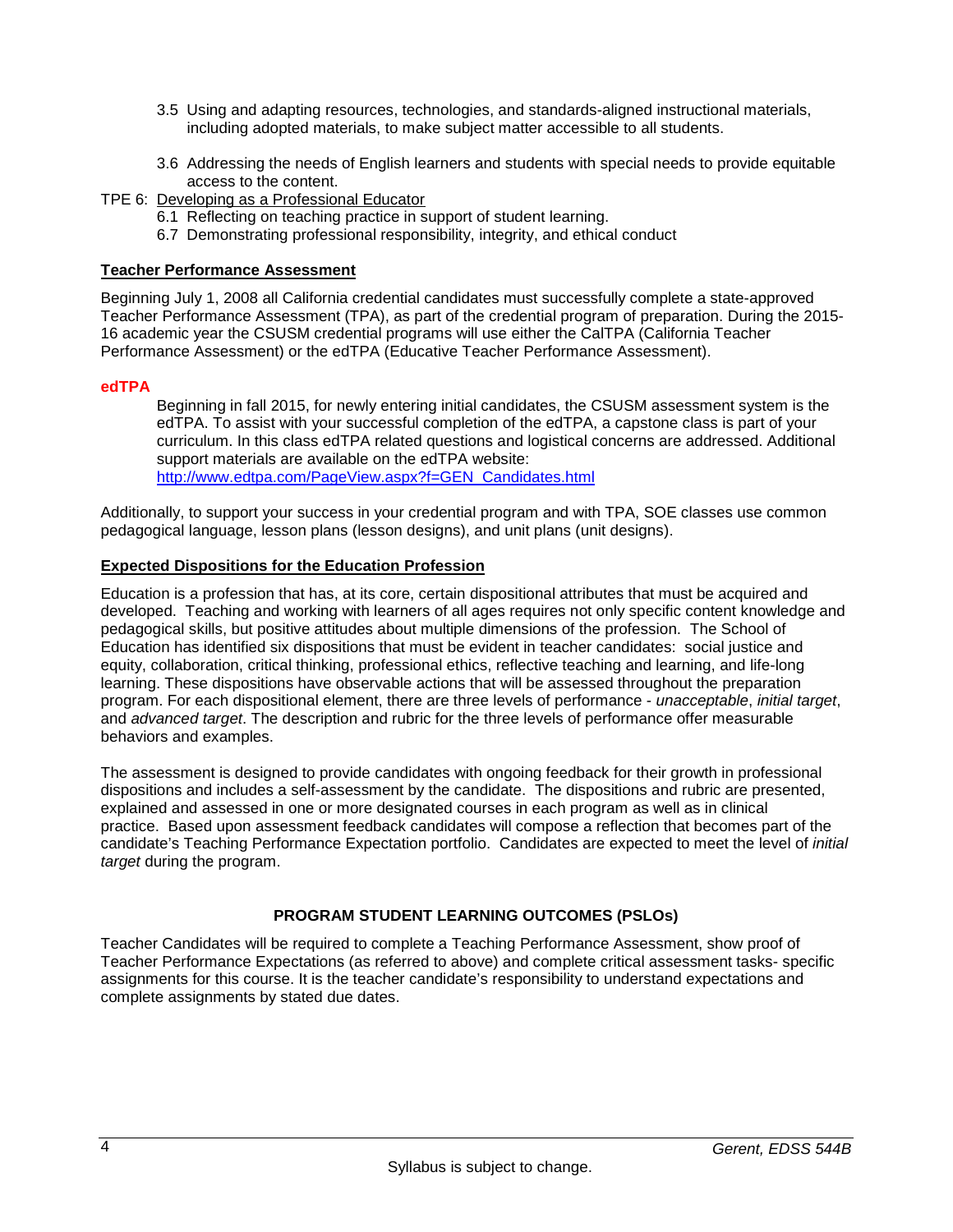# **SCHEDULE/COURSE OUTLINE**

Although this schedule is carefully planned, the instructor reserves the right to make changes based on unforeseen circumstances and teachable moments.

| <b>Session</b> | <b>Topic</b>                                                                           | <b>Assignments / Due Dates</b>                    |
|----------------|----------------------------------------------------------------------------------------|---------------------------------------------------|
| <b>Date</b>    |                                                                                        |                                                   |
| #1<br>1/23     | <b>Faculty Fellowship</b><br>Program / Greg Spielman<br>(CCSS) Groups for UbD<br>Unit  | Bring your syllabus / pacing guide for Session 2. |
|                | H/SS Methods: CCSS<br>and CA History/Social                                            |                                                   |
|                | <b>Studies State Standards</b>                                                         |                                                   |
| #2<br>1/30     | Shakespeare (Twelfth                                                                   |                                                   |
|                | Night) incorporating music<br>lesson (Roon Brown, ML<br>TC)<br>H/SS Methods: 12 Grade  |                                                   |
|                | Level - Economics                                                                      |                                                   |
| #3<br>2/6      | Gratitude Project (Sarah<br>Hunter)<br>H/SS Methods: 10th<br>Grade level - Mao and the |                                                   |
|                | <b>Cultural Revolutionm</b>                                                            |                                                   |
| #4             | Linked Learning                                                                        |                                                   |
| 2/13           | H/SS Methods: 11th<br>Grade level - Unit from<br>1950s                                 |                                                   |
| #5             | <b>Alternative Resources</b>                                                           |                                                   |
| 2/20           | (Robert Chodola)<br>H/SS Methods: Gun<br>Control debate                                |                                                   |
| 2/25           |                                                                                        | Draft UbD DUE (20 pts)                            |
| #7             | Deliberation / Interview                                                               |                                                   |
| 2/27           | (Elsie Aguirre-Simpson)<br>H/SS Methods: 12 Grade                                      |                                                   |
|                | level - Mock Trials and<br>American Government                                         |                                                   |
| #8<br>3/13     | Using Drama effectively<br>(Penny)<br>H/SS Methods: 9th Grade<br>level - Electives     |                                                   |
| 3/18           |                                                                                        | <b>Reflection / Participation DUE (20 pts)</b>    |
| #9<br>4/24     | Workshop for EdTPA /<br><b>UbD Unit</b>                                                |                                                   |
| #10            | Evaluations / Celebration                                                              |                                                   |
| 5/8            | (Fieldtrip to Speakeasy in<br>Carlsbad)                                                |                                                   |
| 5/11           |                                                                                        | <b>Strategies Notebook DUE (20 pts.)</b>          |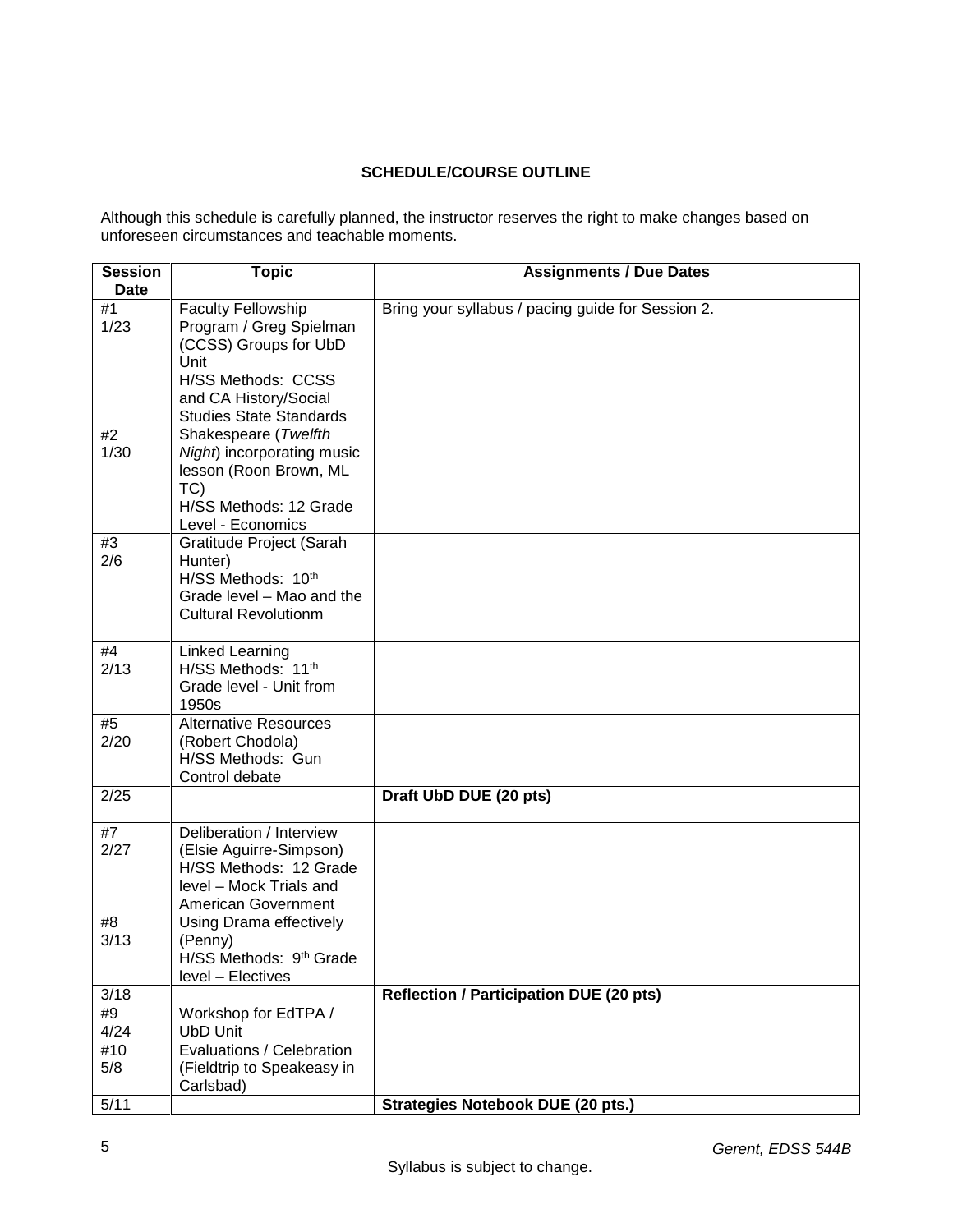# **COURSE REQUIREMENTS AND GRADED COURSE COMPONENTS**

Teacher education is a professional preparation program. It is expected that teacher candidates will come to class prepared to discuss the readings, submit required assignments, and participate in class activities. Teacher candidates are expected to adhere to academic honesty and integrity, standards of dependability, confidentiality and writing achievement. Because it is important for teachers to be able to effectively communicate their ideas to students, parents, colleagues, and administrators, writing that is original, clear and error-free is a priority for the School of Education. Points will be deducted if assignments are submitted late. *Half credit for any late assignments turned in within one week of the original due date. No assignments will be accepted after one week.*

It is expected that work will be turned in on time. Please discuss individual issues with the instructor.

# **Course Assignments**

• **Strategies Notebook**: (**TPE 1, TPE 6**) **20 points**

In your EDSS 521 course (Literacy), you will be presenting a strategy to use in the classroom to make content more accessible for students. Those who are not presenting, will be taking notes (in the Strategies Notebook you will be provided in EDSS 544A course). While you are in the classroom observing your CT, or other classrooms, find one strategy per week that you can write down in your Strategies Notebook. Between EDSS 521 and your Clinical Practice, you should have two strategies listed per week.

#### • **Understanding by Design Unit Plan: (TPE 1; TPE 3) 60 points** Each student will be responsible for creating a unit plan based on the UbD template *Stage I (20 points)***.** Identify standards, enduring understandings, Big Ideas, and the clear, attainable

objectives. *Stage II (40 points).* Create a performance assessment based on Depth of Knowledge principles

that allows students to show their understanding of the Big Idea and answer the Essential Question.

• **Reflection and Participation: (TPE 1, TPE3, and TPE6) 20 points** At the end of the semester, please type a minimum of two pages, double-spaced about your experience in CPI and CPII. These observations and insights would include the challenging aspects of being a Teacher Candidate, as well as the encouraging aspects in this role. Include in your reflection some of the "a-has" you took away from your experience.

# **Grading Standards**

There are 4 key assessments for EDSS 544B with 100 points possible. This section contains assignment descriptions. See Cougar Courses for templates and rubrics.

| Strategies Notebook                                                                     | 20 points  |
|-----------------------------------------------------------------------------------------|------------|
| Understanding by Design (UbD) Unit Plan                                                 | 60 points  |
| <b>Reflection and Participation</b>                                                     | 40 points  |
| <b>Total Possible Points for EDSS 544B</b>                                              | 100 points |
| See Attendance Policy – you may loose points for absences, tardies or early departures. |            |

| $A = 93-100$    |    | $C_{+}$ = 77-79 |
|-----------------|----|-----------------|
| $A - 90-92$     |    | $C = 73-76$     |
| $B_{+}$ = 87-89 |    | $C - 70-72$     |
| $B = 83 - 86$   | D. | $= 60 - 69$     |
|                 |    |                 |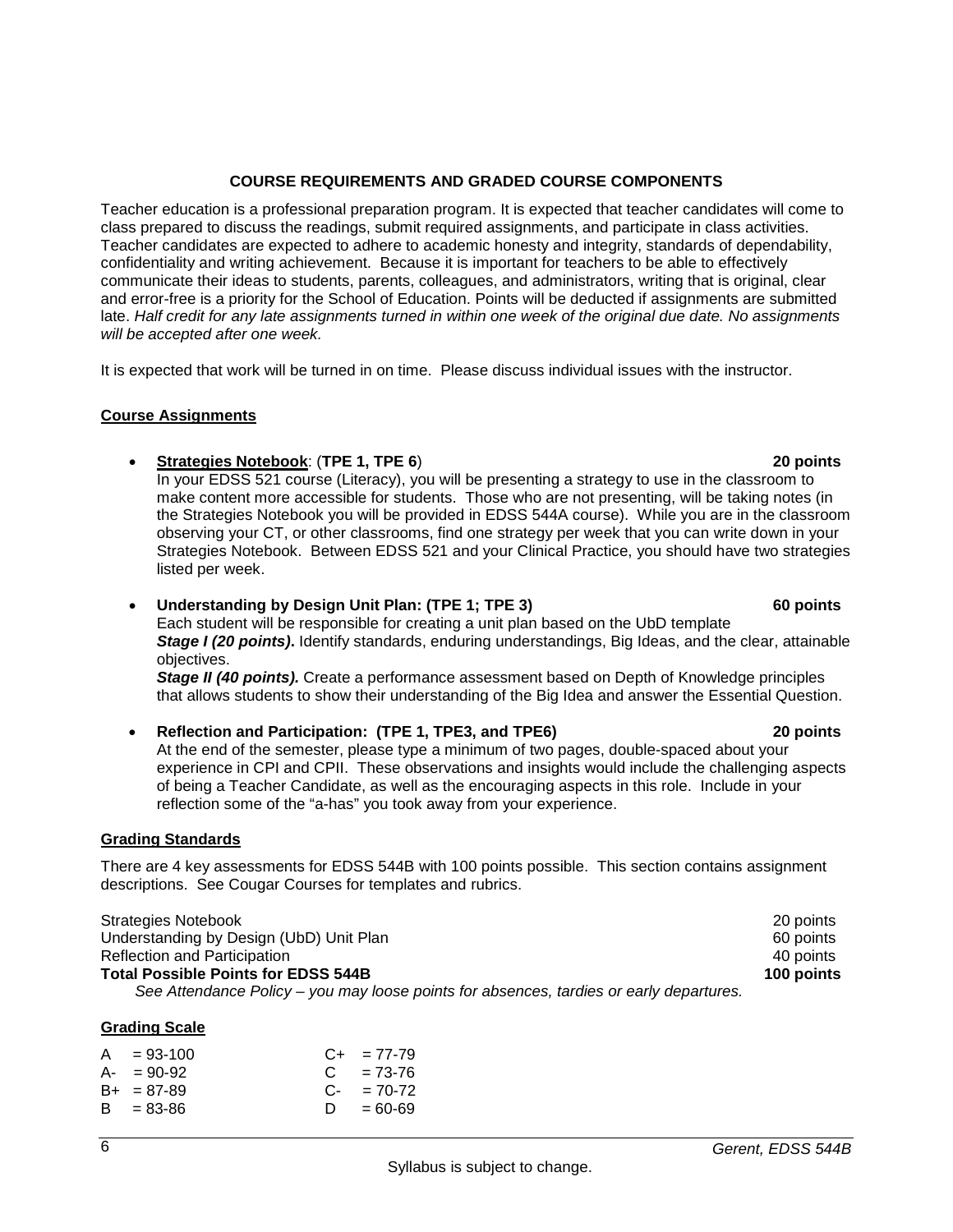$B - = 80 - 82$  F = 0-59

You must repeat the course if you do not earn a C+ or higher.

## **Final Exam Statement**

There is no final exam for this course.

## **School of Education/Course Attendance Policy**

**Due to the dynamic and interactive nature of courses in the School of Education, all candidates (course participants) are expected to attend all classes and participate actively. At a minimum, candidates (course participants) must attend more than 80% of class time, or s/he may not receive a passing grade for the course at the discretion of the instructor. Individual instructors may adopt more stringent attendance requirements. Should the candidate (course participants) have extenuating circumstances, s/he should contact the instructor as soon as possible.** *(Adopted by the COE Governance Community, December, 1997).*

Attendance and promptness reflect the professional dispositional behaviors required and expected in the teaching profession. A minimum grade of C+ is required in all credential courses to earn the single subject credential. Absences and late arrivals/early departures will affect the final grade. *Teacher candidates may have one absence with no penalty.* **Second absence will result in a decrease of half-letter grade (5%).** Third absence will result in a decrease of a letter grade or more, a Statement of Concern and possible failure of class. Second tardy or early departure will receive a warning. **Third tardy or early departure will result in a decrease of a half-letter grade (5%) and a Statement of Concern.** Statement of Concern will require the candidate to write an action plan to resolve the issue. A total of three Statements of Concern on this and/or other issues combined warrant exit from the program.

## **Policy on Late/Missed Work**

It is expected that work will be turned in on time. This is to prepare you to be an effective educator. *No late assignments will be accepted. You cannot pass the class if an assignment is missing.*

## **Student Collaboration Policy**

Candidates may collaborate to process various assignments, but individual assignments must be turned in for grades.

# **GENERAL CONSIDERATIONS**

## **CSUSM Academic Honesty Policy**

Students will be expected to adhere to standards of academic honesty and integrity, as outlined in the Student Academic Honesty Policy. All assignments must be original work, clear and error-free. All ideas/material that are borrowed from other sources must have appropriate references to the original sources. Any quoted material should give credit to the source and be punctuated accordingly.

Academic Honesty and Integrity: Students are responsible for honest completion and representation of their work. Your course catalog details the ethical standards and penalties for infractions. There will be zero tolerance for infractions. If you believe there has been an infraction by someone in the class, please bring it to the instructor's attention. The instructor reserves the right to discipline any student for academic dishonesty, in accordance with the general rules and regulations of the university. Disciplinary action may include the lowering of grades and/or the assignment of a failing grade for an exam, assignment, or the class as a whole.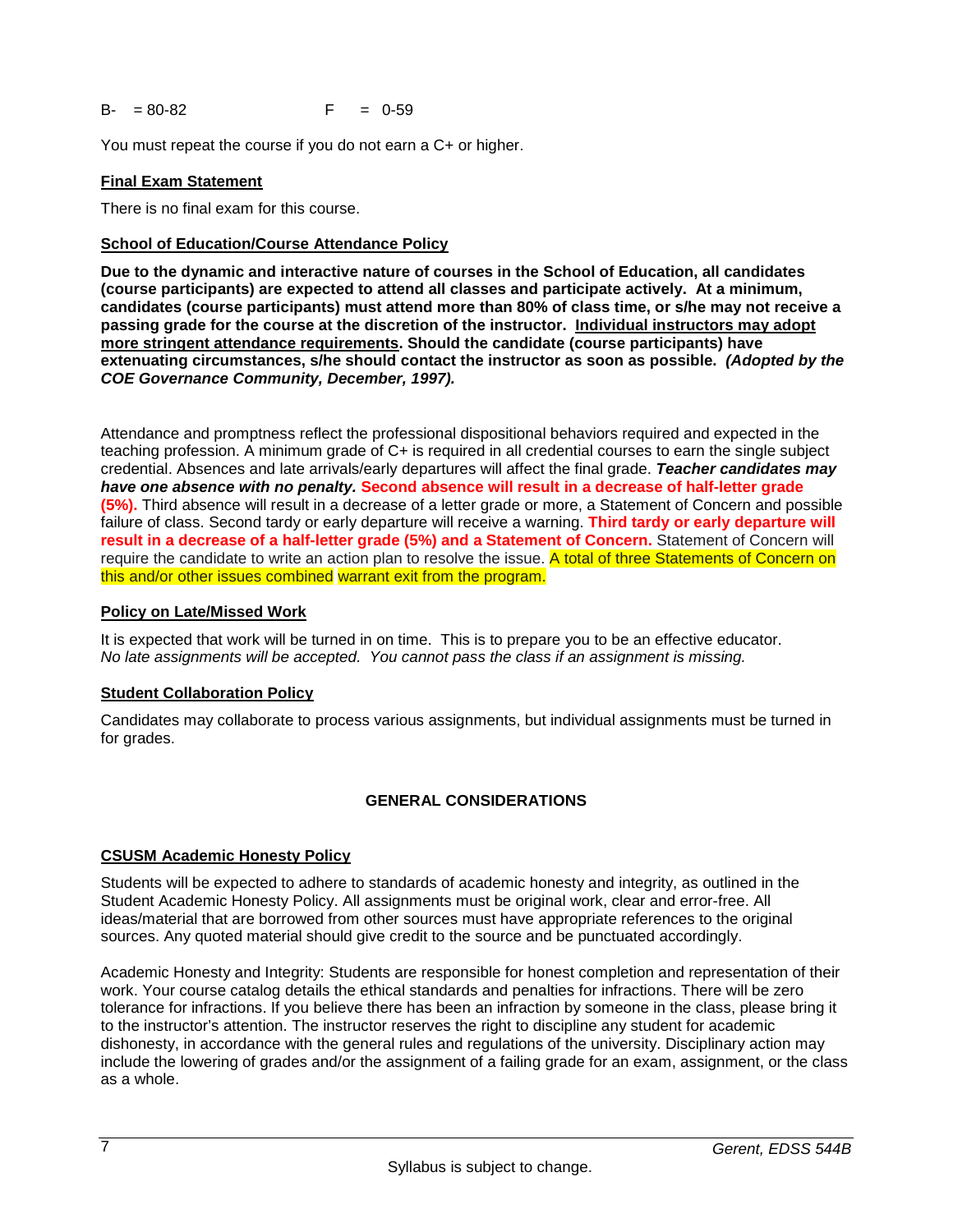Incidents of Academic Dishonesty will be reported to the Dean of Students. Sanctions at the University level may include suspension or expulsion from the University.

Refer to the full Academic Honesty Policy at: [http://www.csusm.edu/policies/active/documents/Academic\\_Honesty\\_Policy.html](http://www.csusm.edu/policies/active/documents/Academic_Honesty_Policy.html)

# **Plagiarism**

As an educator, it is expected that each candidate (course participant) will do his/her own work, and contribute equally to group projects and processes. Plagiarism or cheating is unacceptable under any circumstances. If you are in doubt about whether your work is paraphrased or plagiarized see the Plagiarism Prevention for Students website [http://library.csusm.edu/plagiarism/index.html.](http://library.csusm.edu/plagiarism/index.html) If there are questions about academic honesty, please consult the University catalog.

## **Students with Disabilities Requiring Reasonable Accommodations**

Students with disabilities who require reasonable accommodations must seek approval for services by providing appropriate and recent documentation to the Office of Disability Support Services (DSS). This office is in Craven Hall 4300, contact by phone at (760) 750-4905, or TTY (760) 750-4909. Students authorized by DSS to receive reasonable accommodations should meet with their instructor during office hours. Alternatively, in order to ensure confidentiality, in a more private setting.

## **CSUSM Academic Honesty Policy**

Students will be expected to adhere to standards of academic honesty and integrity, as outlined in the Student Academic Honesty Policy. All assignments must be original work, clear and error-free. All ideas/material that are borrowed from other sources must have appropriate references to the original sources. Any quoted material should give credit to the source and be punctuated accordingly.

Academic Honesty and Integrity: Students are responsible for honest completion and representation of their work. Your course catalog details the ethical standards and penalties for infractions. There will be zero tolerance for infractions. If you believe there has been an infraction by someone in the class, please bring it to the instructor's attention. The instructor reserves the right to discipline any student for academic dishonesty, in accordance with the general rules and regulations of the university. Disciplinary action may include the lowering of grades and/or the assignment of a failing grade for an exam, assignment, or the class as a whole.

Incidents of Academic Dishonesty will be reported to the Dean of Students. Sanctions at the University level may include suspension or expulsion from the University.

Refer to the full Academic Honesty Policy at: [http://www.csusm.edu/policies/active/documents/Academic\\_Honesty\\_Policy.html](http://www.csusm.edu/policies/active/documents/Academic_Honesty_Policy.html)

## **All University Writing Requirement**

Statement on how the All-University Writing Requirement (850 words for a 1-unit course, 1700 words for a 2 unit course, and 2500 words for courses of 3 or more units) is satisfied in the course.

## **Course Format**

This is a hybrid (HY) course with 1 online session.

# **Necessary Technical Competency Required of Students**

Candidates are expected to demonstrate competency in the use of word processing, electronic mail, Moodle, use of the Internet, multimedia presentations, and social media.